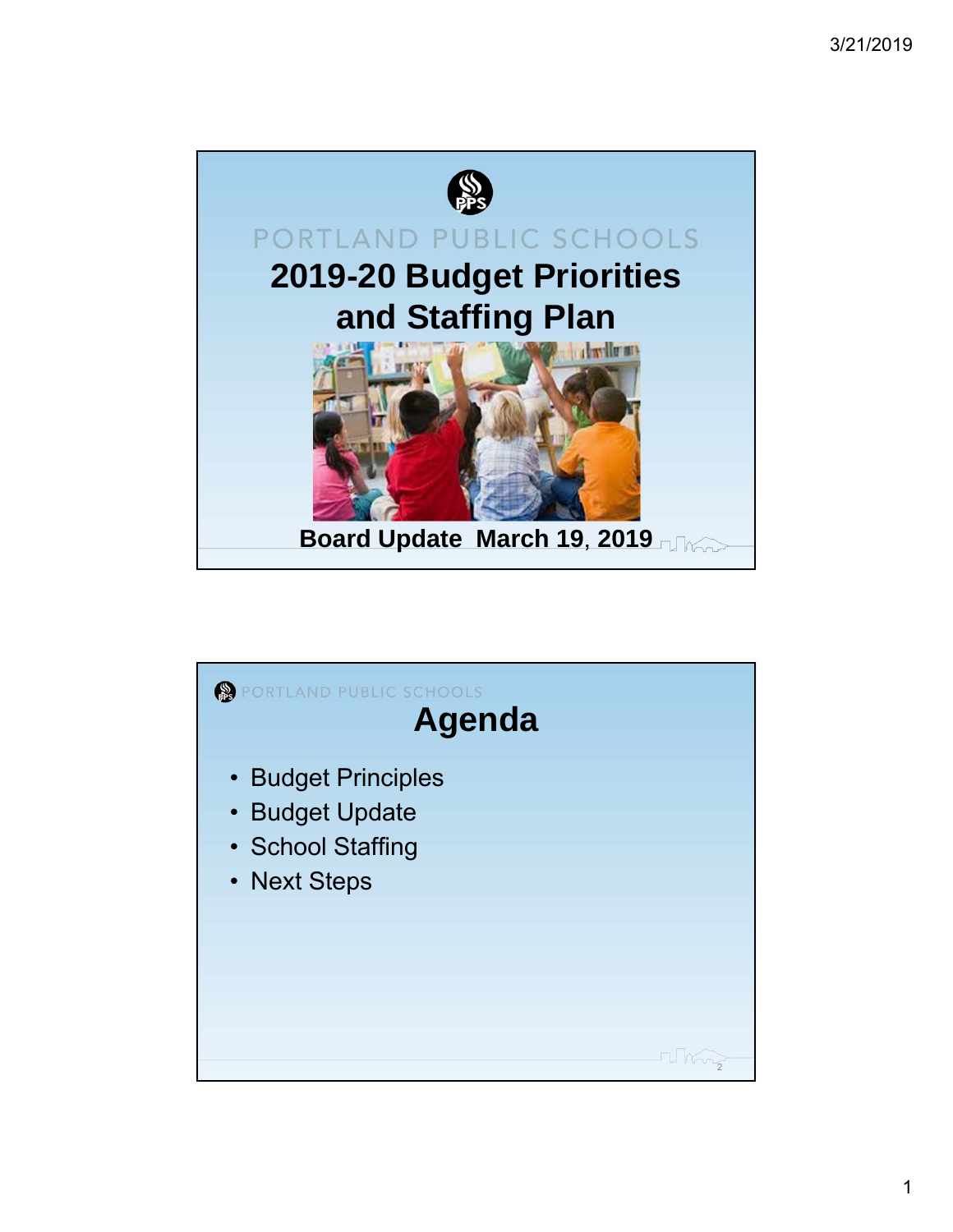

## PORTLAND PUBLIC SCHOOLS **Budget Principles align with District Priorities** • Emerging vision from community-wide process • Racial equity and social justice lens • Minimize impacts to Comprehensive Supports & Interventions (CSI)/Targeted Supports & Interventions (TSI)/Title I schools • Continued investment to support instruction, Multi-Tiered Systems of Support (MTSS), and mental health • Propose sustainable budget (not dependent on reserves)  $\pi$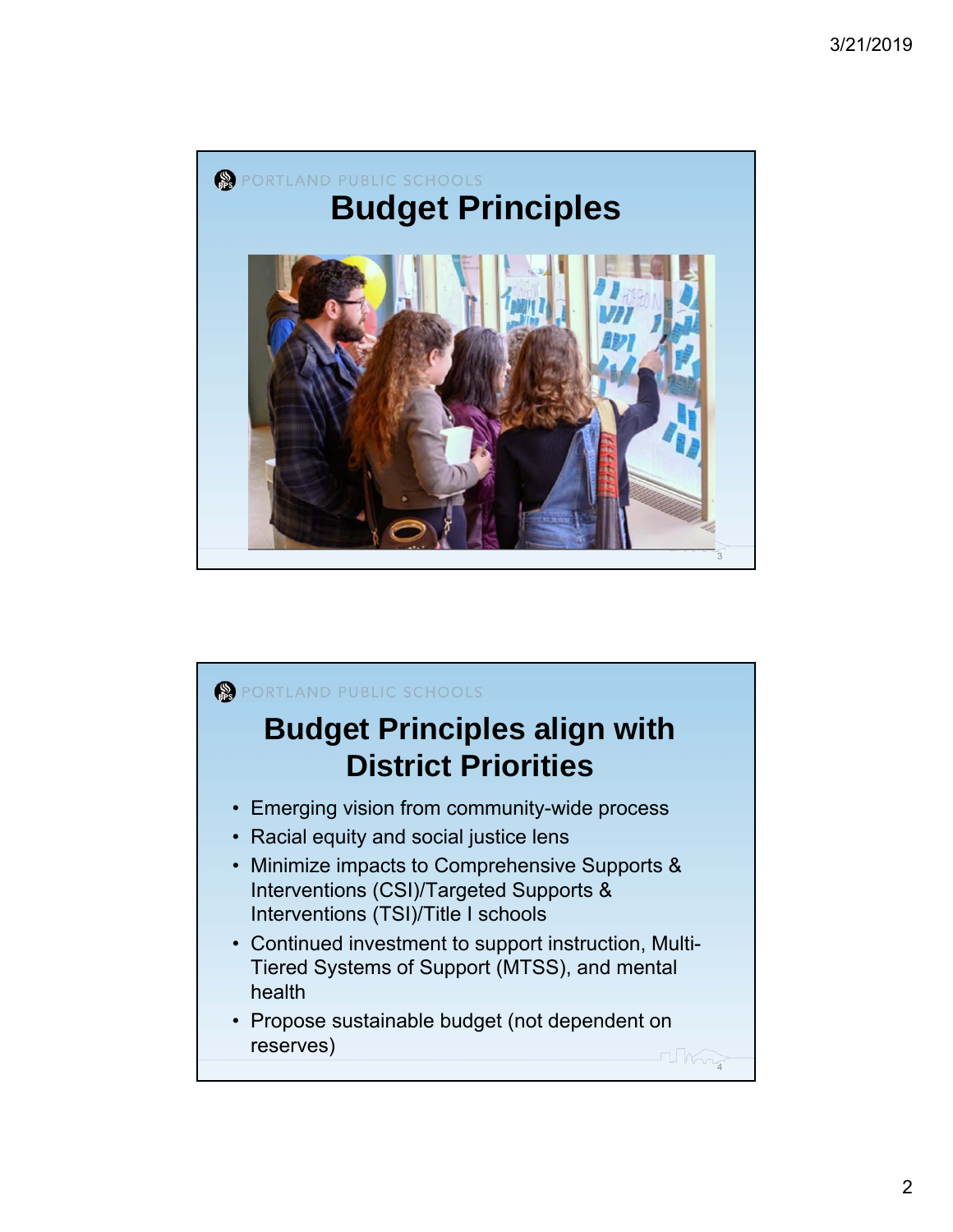

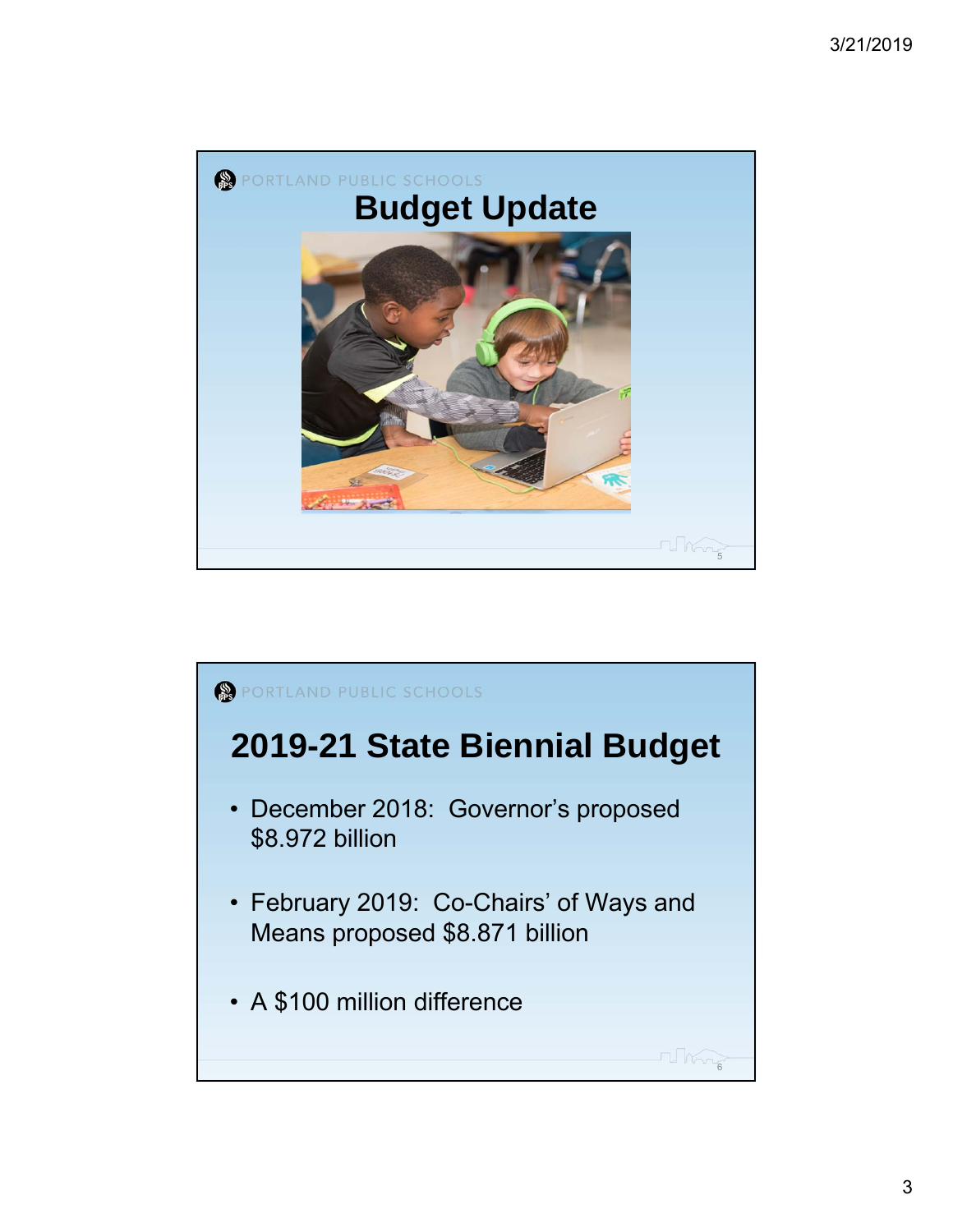

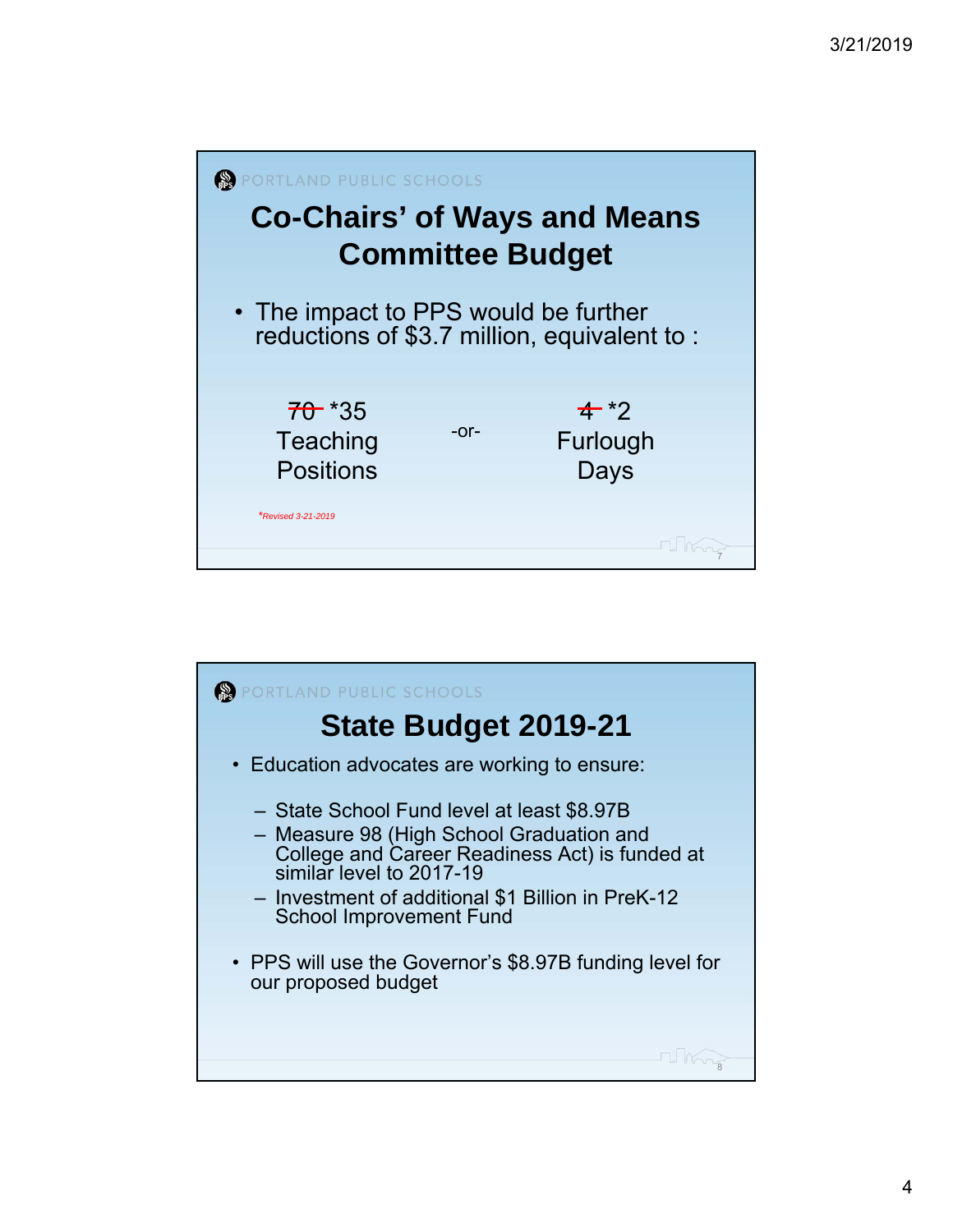| 2019-20 PPS Budget Summary        |                 |                            |
|-----------------------------------|-----------------|----------------------------|
|                                   |                 |                            |
|                                   | Governor's      | Co-Chairs'                 |
|                                   | <b>Budget</b>   | <b>Budget</b>              |
| <b>Budget Shortfall</b>           | \$17 Million    | $*$ \$20.7<br>\$22 Million |
| Investments                       | \$13 Million    | \$13 Million               |
| <b>School Staffing Reductions</b> | $($4$ Million)  | (\$4 Million)              |
| <b>Central Reductions</b>         | $(S9$ Million)  | (\$9 Million)              |
| SSF Adjustments for FYs 18 and 19 | $($10$ Million) | $($10$ Million)            |
| Fund Balance Delay to 2021        | (\$7 Million)   | (\$7 Million)              |
| <b>Balance</b>                    | \$0             | *\$3.7<br>\$5 Million      |
| * Revised 3-21-2019               |                 |                            |

PORTLAND PUBLIC SCHOOLS

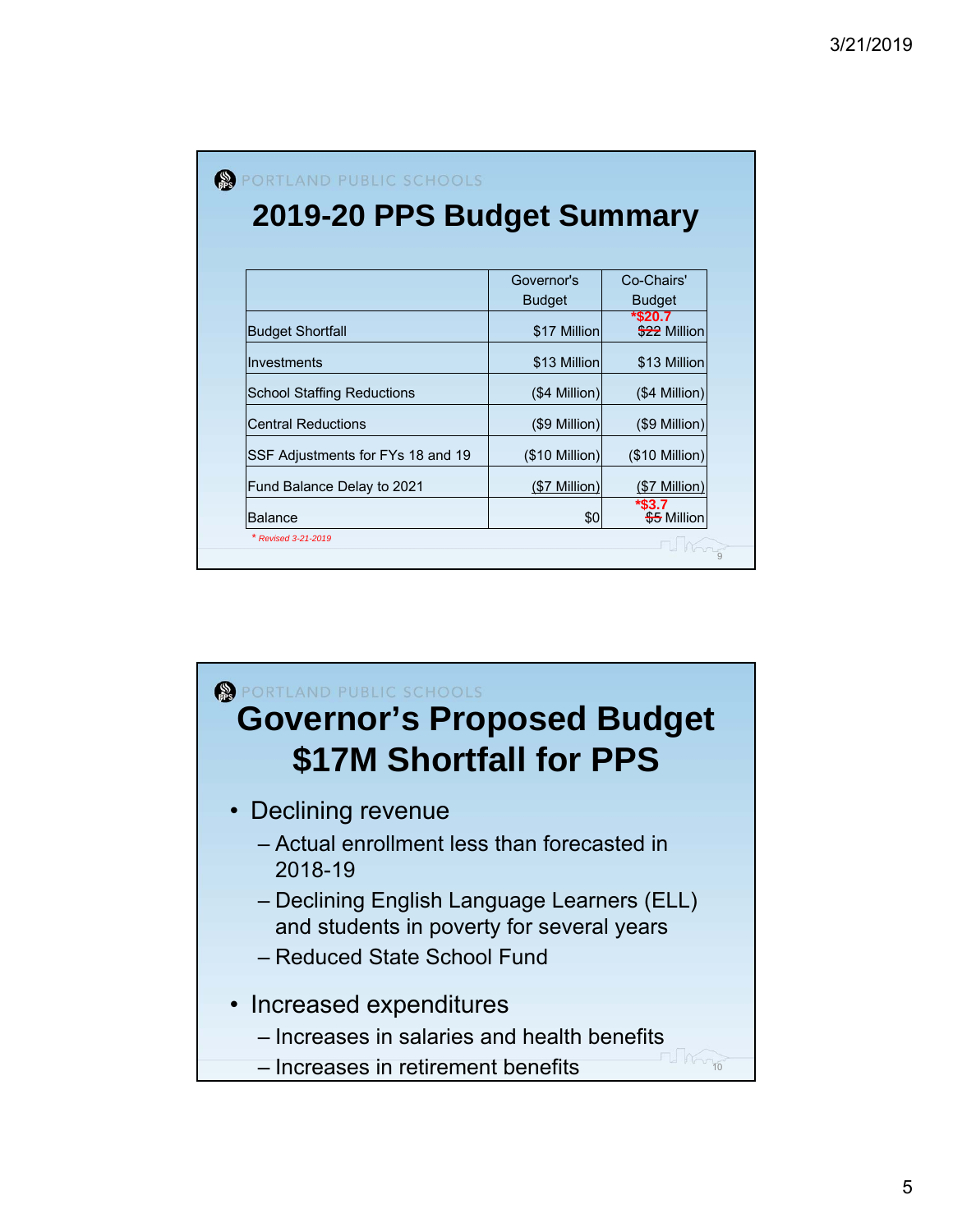

| ORTLAND PUBLIC SCHOOLS<br><b>Central Office &amp;</b><br><b>Grant Reductions</b> |                                         |                       |                              |  |
|----------------------------------------------------------------------------------|-----------------------------------------|-----------------------|------------------------------|--|
| Central Office costs are being reduced by 2.5%                                   |                                         |                       |                              |  |
| <b>Description</b>                                                               | Area                                    | <b>Funding Source</b> | Direct Impact<br>to Schools? |  |
| Vacancies                                                                        | <b>Business and</b><br>Operations       | <b>General Fund</b>   | No                           |  |
| Vacancies                                                                        | Instruction                             | <b>General Fund</b>   | No                           |  |
| Broad reduction of<br>contracts and<br>services                                  | <b>Across Central</b><br>Office         | <b>General Fund</b>   | No                           |  |
| Reduction in<br><b>Mentor Coaches</b>                                            | Teaching & Learning Grant is Sunsetting |                       | Yes                          |  |
|                                                                                  |                                         |                       |                              |  |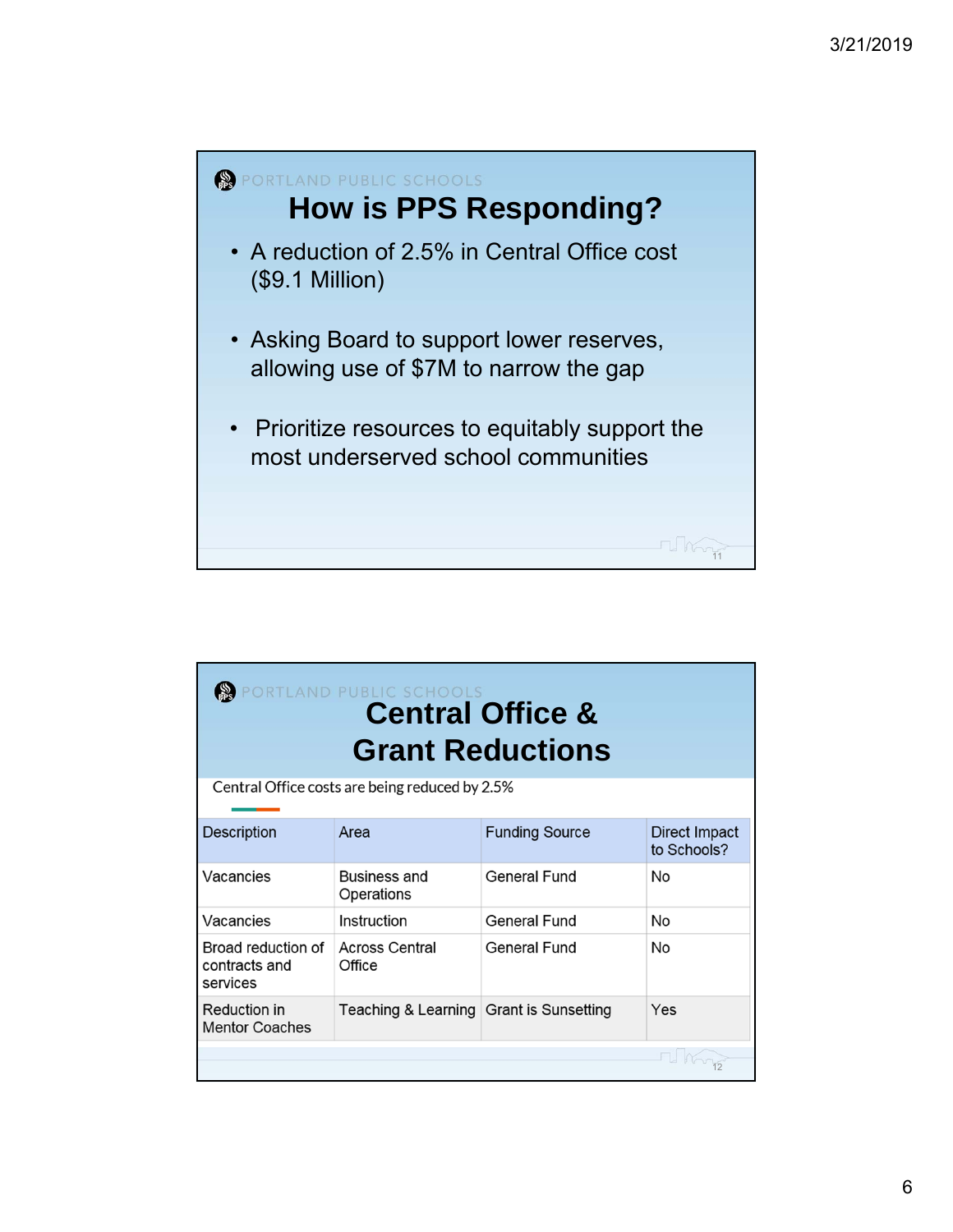

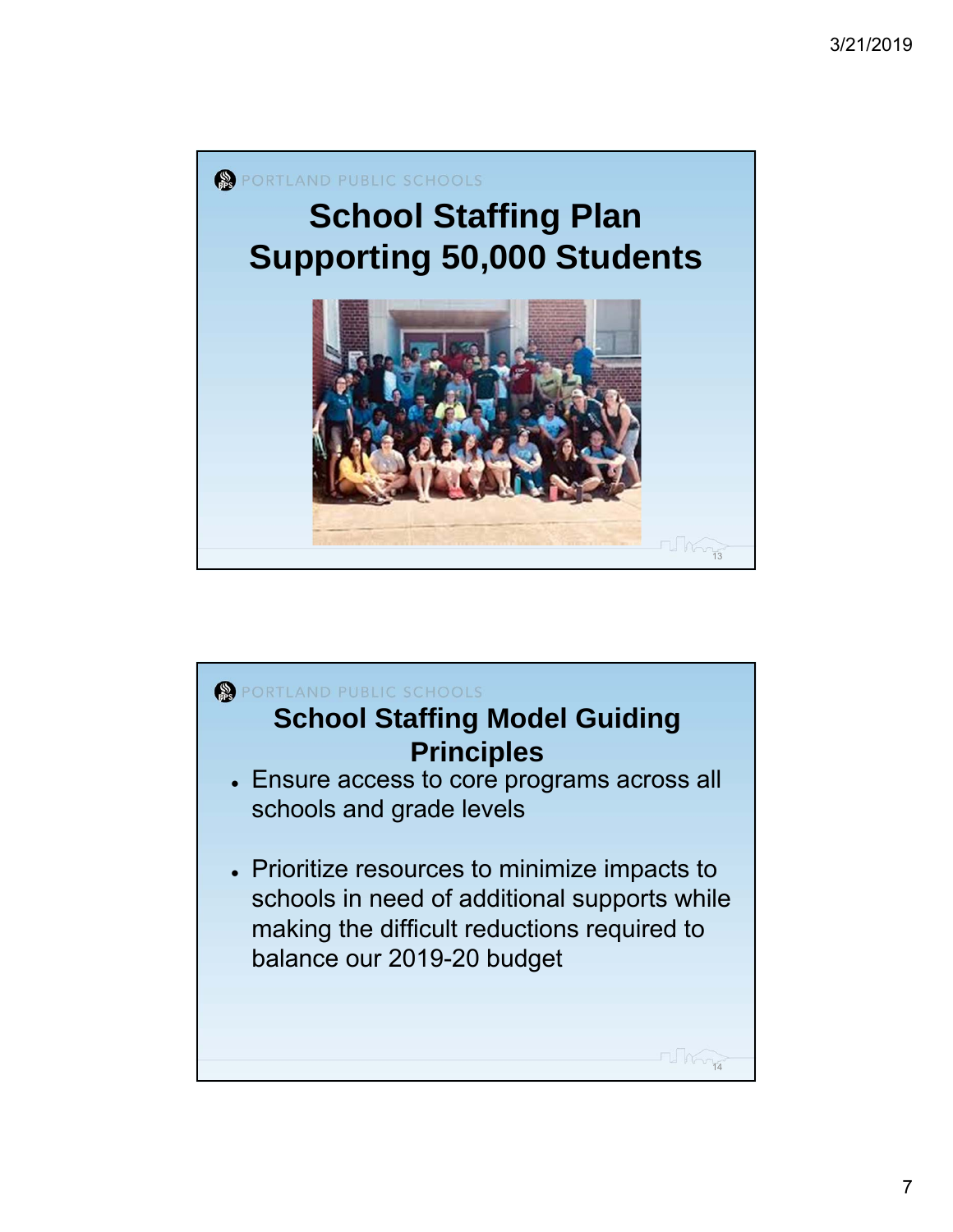

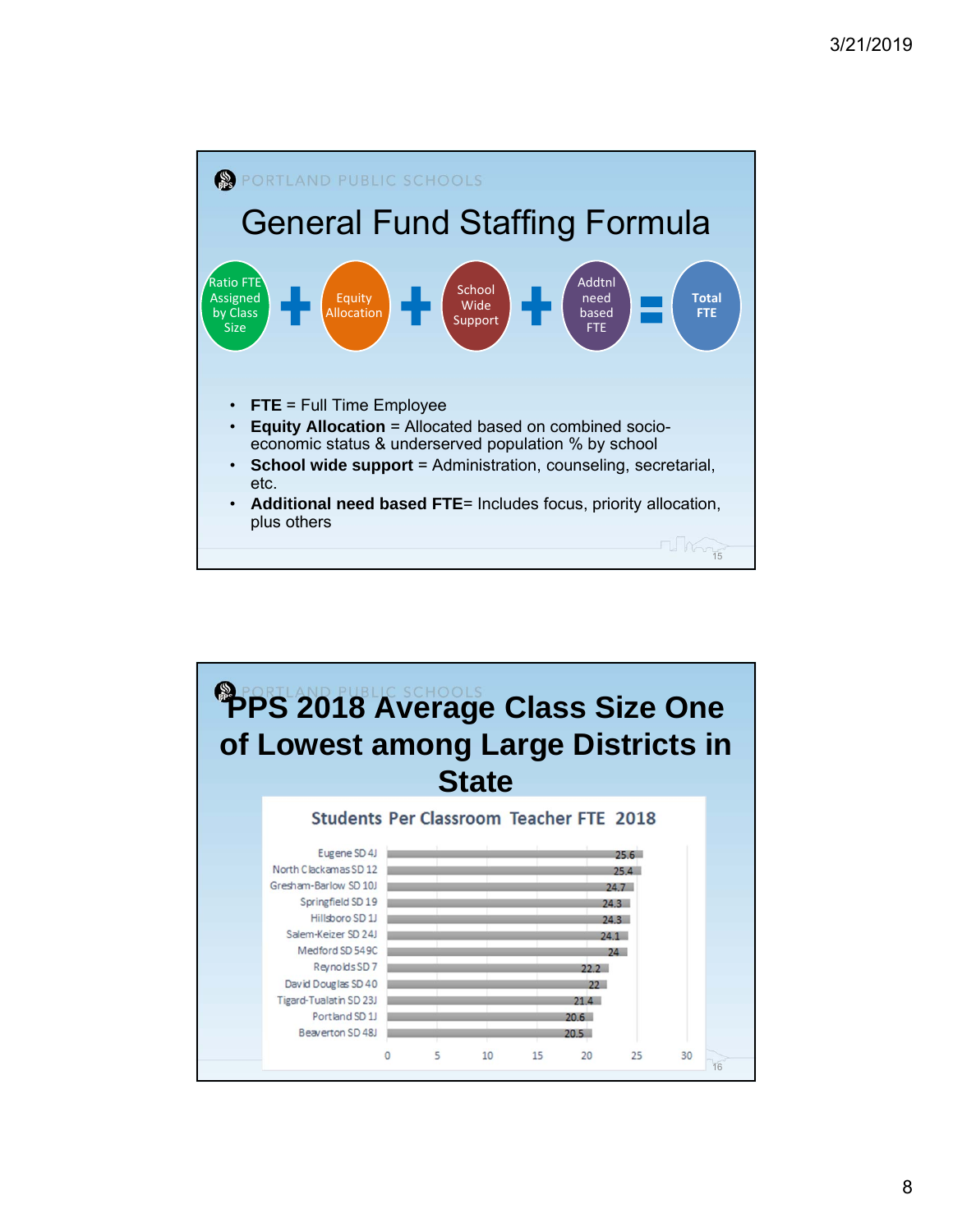

| <b>Summary of K-8 Class Size</b><br><b>Changes for non-CSI, Title</b><br><b>Schools</b> |               |                                          |                                                   |                            |                                |
|-----------------------------------------------------------------------------------------|---------------|------------------------------------------|---------------------------------------------------|----------------------------|--------------------------------|
| Grade                                                                                   | <b>Blends</b> | <b>19-20 Class</b><br><b>Size Ranges</b> | # of<br>schools<br>with Max<br><b>Class Sizes</b> | 18-19 Class Size<br>Ranges | 19-20 Avg<br><b>Class Size</b> |
| K                                                                                       | N             | $15-29$                                  | 2                                                 | $15-28$                    | 23.5                           |
| 1                                                                                       | N             | 16-31                                    | 1                                                 | $16-30$                    | 23.7                           |
| $\overline{2}$                                                                          | N             | $17-32$                                  | 2                                                 | 16-30                      | 24.7                           |
| 3                                                                                       | N             | $17-33$                                  | 1                                                 | 16-30                      | 25.1                           |
| 4                                                                                       | Υ             | 18-35                                    | 3                                                 | 18-34                      | 27.8                           |
| 5                                                                                       | Υ             | 18-35                                    | $\overline{2}$                                    | 18-34                      | 27.7                           |
| $6-8$                                                                                   | N             | 18-35                                    | 3                                                 | 18-34                      | 28.9                           |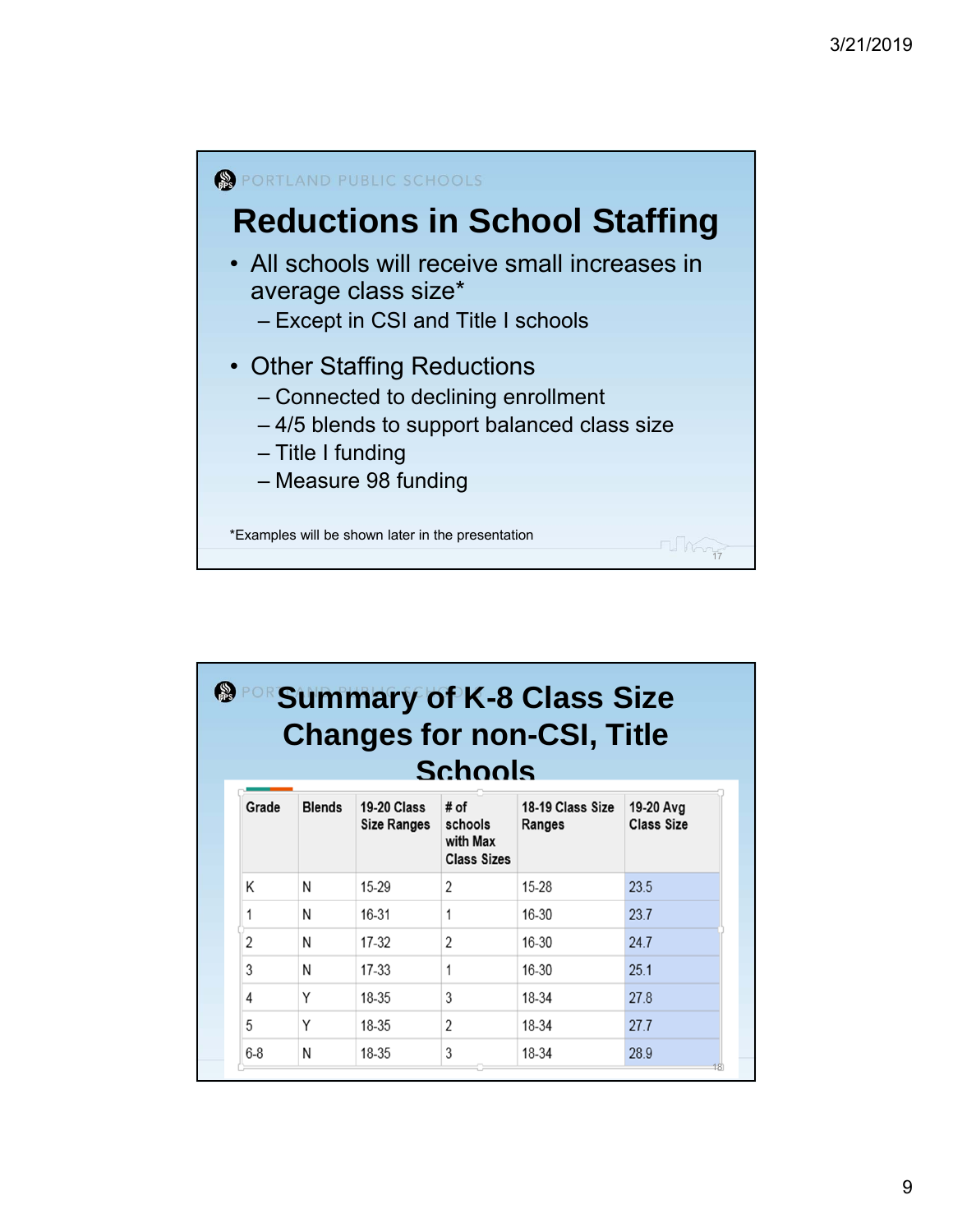| PORTLAND PUBLIC SCHOOLS   |                                |               |
|---------------------------|--------------------------------|---------------|
|                           | Not currently blending in 4/5: |               |
| <b>Grades 4/5 Blends</b>  | <b>Beach</b>                   | Co-located    |
|                           | <b>Capitol Hill</b>            | Program       |
|                           | Glencoe                        | Program       |
| • Class size range of 20- | Hayhurst                       | Program       |
| 32 students               | Kelly                          | Co-located    |
|                           | Kelly                          | Program       |
|                           | Lee                            | Program       |
| • 18 new schools will be  | <b>Rosa Parks</b>              | Program       |
|                           | Sabin                          | Program       |
| staffed to blend grades   | Whitman                        | Program       |
| 4/5 in 2019-20            | Woodlawn                       | Program       |
|                           | <b>Bridger</b>                 | Co-located    |
|                           | Creston                        | Program       |
|                           | <b>Access</b>                  | Program       |
|                           | Marysville                     | Program       |
|                           | Vernon                         | Program       |
|                           | Astor                          | Program       |
|                           | <b>Harrison Park</b>           | Program       |
|                           | Laurelhurst                    | Program<br>10 |
|                           |                                |               |

| ORTLAND PUBLIC SCHOOLS<br><b>Changes in Class Size for</b><br><b>High Schools</b> |                         |                                 |                         |  |
|-----------------------------------------------------------------------------------|-------------------------|---------------------------------|-------------------------|--|
|                                                                                   | 2018-19<br><b>Ratio</b> | <b>Ratio</b><br><b>Increase</b> | 2019-20<br><b>Ratio</b> |  |
| Large<br><b>Schools</b>                                                           | 25.8:1                  | $+1$                            | 26.8:1                  |  |
| Small<br><b>Schools</b>                                                           | 23.4:1                  | $+0.8$                          | 24.2:1                  |  |
|                                                                                   |                         |                                 |                         |  |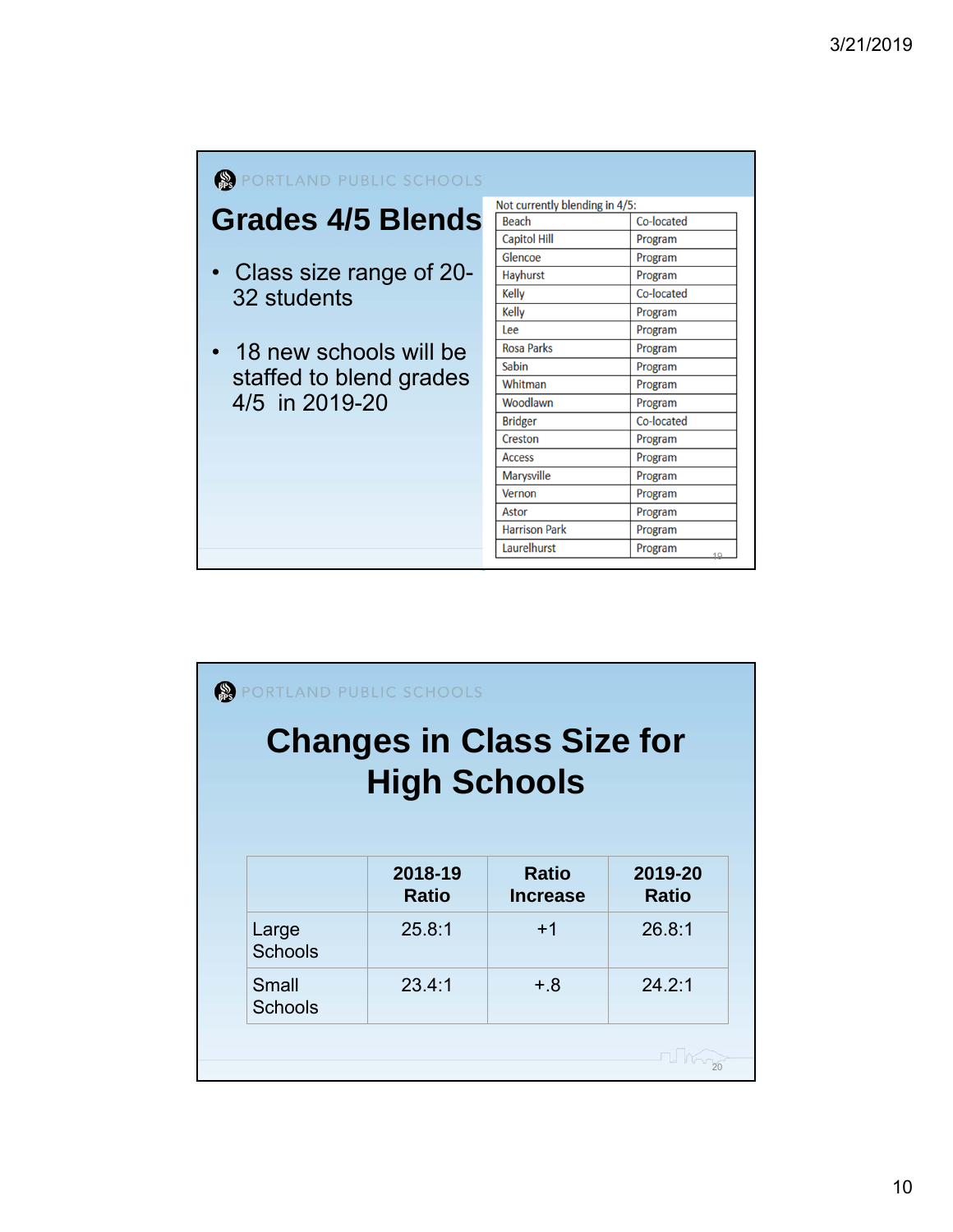

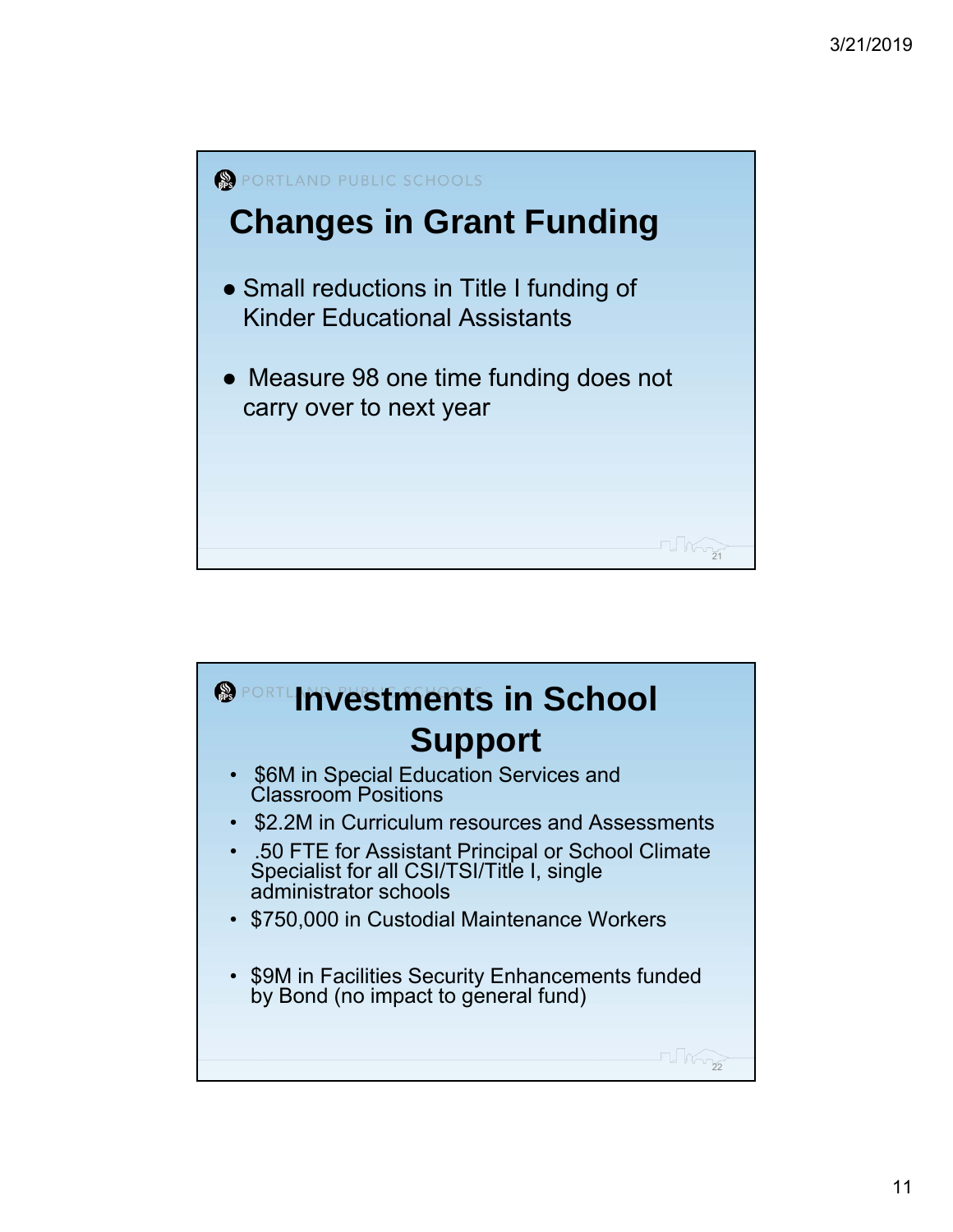